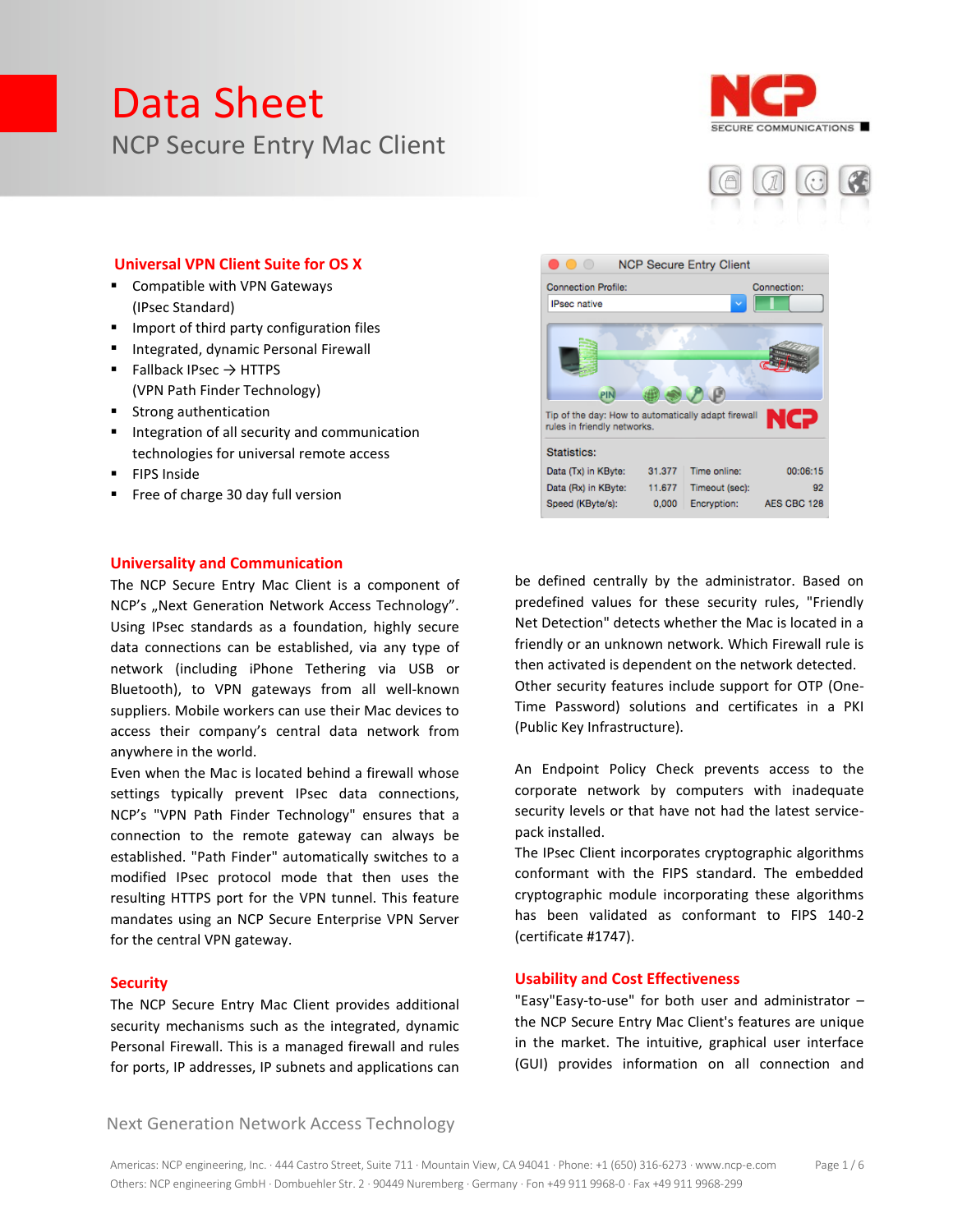



security states and in order to save space on the desktop, the GUI can be minimized to the menu bar. A configuration wizard simplifies the set up of connection profiles and detailed log information ensures effective assistance from the help desk.

#### **FIPS Inside**

The IPsec Client incorporates cryptographic algorithms conformant with the FIPS standard. The embedded cryptographic module incorporating these algorithms has been validated as conformant to FIPS 140-2 (certificate #1747).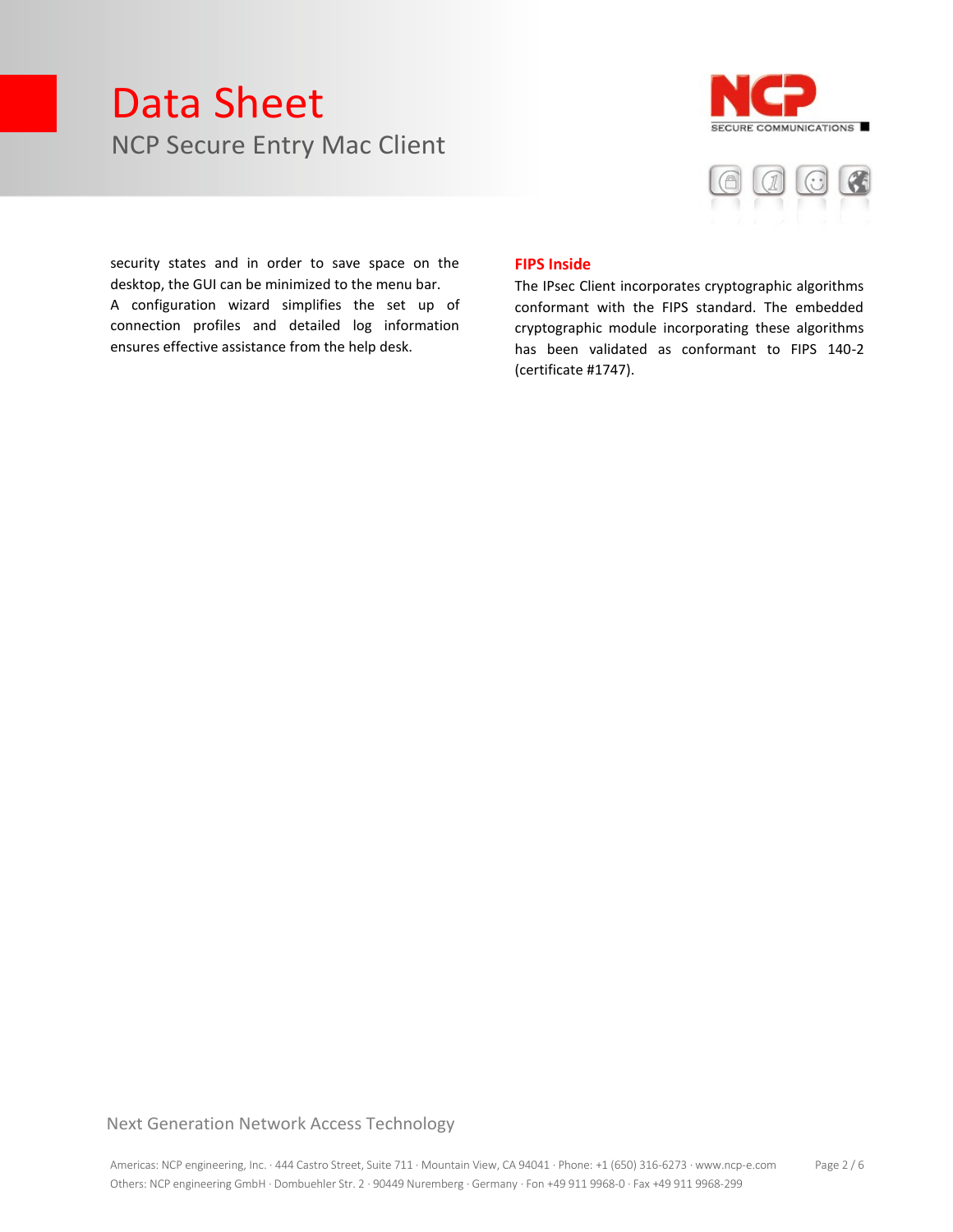



| <b>Operating Systems</b>          | OS X 10.10 Yosemite, OS X 10.9 Mavericks, OS X 10.8 Mountain Lion                                                                                                                                                                                                                                                                                                                                                                                                                                        |
|-----------------------------------|----------------------------------------------------------------------------------------------------------------------------------------------------------------------------------------------------------------------------------------------------------------------------------------------------------------------------------------------------------------------------------------------------------------------------------------------------------------------------------------------------------|
| <b>Security Features</b>          | The NCP Secure Entry Mac Client supports the Internet Society's Security Architecture for the<br>Internet Protocol (IPsec) and all the associated RFCs                                                                                                                                                                                                                                                                                                                                                   |
| <b>Personal Firewall</b>          | <b>Stateful Packet Inspection</b><br>п<br>IP-NAT (Network Address Translation)<br>Friendly Net Detection (Firewall rules adapted automatically if connected network<br>Е<br>recognized based on its IP subnet address or an NCP FND server)<br>Differentiated filter rules relative to: protocols, ports and addresses, LAN adapter<br>٠<br>protection<br>In contrast to the application based configuration of the built-in Mac OS X firewall,<br>٠<br>the configuration of this firewall is port based |
| <b>Virtual Private Networking</b> | IPsec (Layer 3 Tunneling)<br>п<br>IPsec proposals negotiated via IPsec gateway (IKE Phase 1, IPsec Phase 2)<br>Е<br>Communication only in tunnel<br>п<br>Message Transfer Unit (MTU) size fragmentation and reassembly<br>п<br>Dead Peer Detection (DPD)<br>п<br>Event log<br>п<br>Network Address Translation-Traversal (NAT-T)<br><b>IPsec Tunnel Mode</b>                                                                                                                                             |
| Authentication                    | Internet Key Exchange (IKE):<br>Aggressive mode and Main mode,<br>Quick mode<br>г<br>Perfect Forward Secrecy (PFS)                                                                                                                                                                                                                                                                                                                                                                                       |
|                                   | IKE Config. mode for dynamic allocation of private IP (virtual) address from address pool<br>Pre-shared secrets or RSA Signatures (and associated Public Key Infrastructure)<br>п                                                                                                                                                                                                                                                                                                                        |
|                                   | User authentication:<br>XAUTH for extended user authentication<br>٠<br>One-time passwords and challenge response systems<br>г<br>Authentication details from certificate (prerequisite PKI)<br>٠<br>Support for certificates in a PKI:                                                                                                                                                                                                                                                                   |

- Multi Certificate Configurations for PKCS#11 and PKCS#12 interfaces
- **Seamless rekeying (PFS)**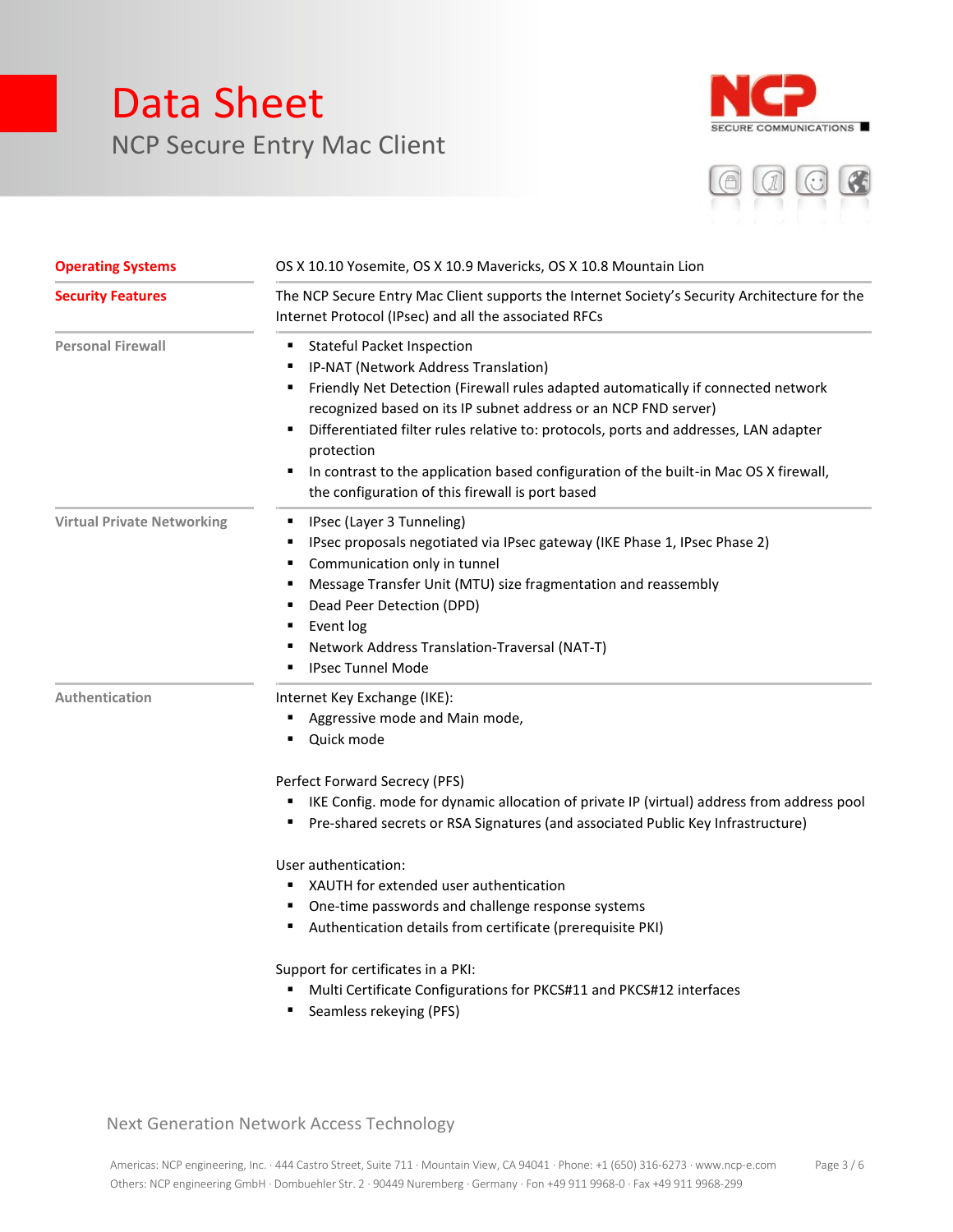



#### IEEE 802.1x:

- Extensible Authentication Protocol Message Digest 5 (EAP-MD5): Extended authentication relative to switches and access points (layer 2)
- Extensible Authentication Protocol Transport Layer Security (EAP-TLS): Ex-tended authentication relative to switches and access points on the basis of certificates (layer 2)

|                                                                   | RSA SecurID ready                                                                                                                                                                                                                                                                                                                                                                                                                                                                                                                                                                       |
|-------------------------------------------------------------------|-----------------------------------------------------------------------------------------------------------------------------------------------------------------------------------------------------------------------------------------------------------------------------------------------------------------------------------------------------------------------------------------------------------------------------------------------------------------------------------------------------------------------------------------------------------------------------------------|
| <b>Encryption and Encryption</b><br>Algorithms                    | Symmetrical:<br>AES 128,192,256 bits; Blowfish 128,448 bits; Triple-DES 112,168 bits<br>Asymmetrical:<br>RSA to 2048 bits, dynamic processes for key exchange<br>Perfect Forward Secrecy                                                                                                                                                                                                                                                                                                                                                                                                |
| <b>FIPS Inside</b>                                                | The IPsec Client incorporates cryptographic algorithms conformant with the FIPS standard.<br>The embedded cryptographic module incorporating these algorithms has been validated as<br>conformant to FIPS 140-2 (certificate #1747). FIPS compatibility is always given if the<br>following algorithms are used<br>for set up and encryption of the IPsec connection:<br>DH Group: Group 2 or higher (DH starting from a length of 1024 Bit)<br>٠<br>Hash Algorithms: SHA1, SHA 256, SHA 384, or SHA 512 Bit<br>٠<br>Encryption Algorithms: AES with 128, 192 and 256 Bit or Triple DES |
| Hash / Message<br><b>Authentication Algorithms</b>                | SHA-256, SHA-384, SHA-512, MD5<br>Diffie Hellman groups 1, 2, 5, 14 used for asymmetric key exchange and PFS                                                                                                                                                                                                                                                                                                                                                                                                                                                                            |
| <b>Public Key Infrastructure (PKI)</b><br>- Strong Authentication | X.509 v.3 Standard;<br>٠<br>PKCS#11 interface for encryption tokens (USB and smartcards);<br>п<br>PKCS#12 interface for private keys in soft certificates;<br>٠<br>PIN policy; administrative specification for PIN entry in any level of complexity;<br>Revocation:<br>End-entity Public-key Certificate Revocation List (EPRL formerly CRL)<br>٠<br>Certification Authority Revocation List, (CARL formerly ARL)<br>٠<br>Online Certificate Status Protocol OCSP<br>٠                                                                                                                 |
| <b>Networking Features</b>                                        | Any type of network, iPhone tethering via USB or Bluetooth                                                                                                                                                                                                                                                                                                                                                                                                                                                                                                                              |
| <b>Secure Network Interface</b>                                   | Interface Filter<br>NCP Interface Filter interfaces to all standard Network Interfaces from the PPP and<br>٠<br>Ethernet families.<br>Wireless Local Area Network (WLAN) support<br>п<br>Wireless Wide Area Network (WWAN) support<br>٠                                                                                                                                                                                                                                                                                                                                                 |
| <b>Network Protocol</b>                                           | IP                                                                                                                                                                                                                                                                                                                                                                                                                                                                                                                                                                                      |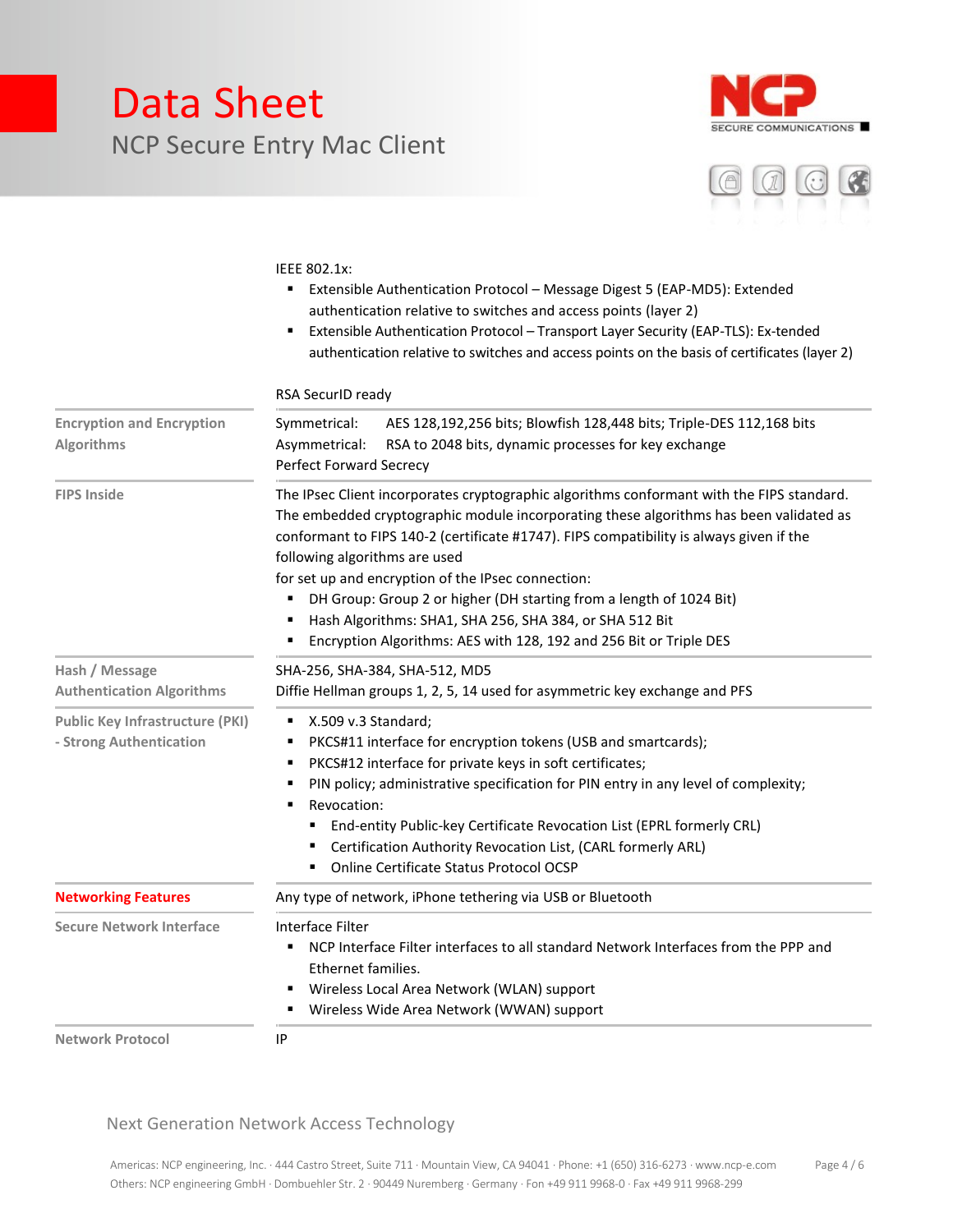



| <b>Communications Media</b>                       | LAN<br>Communications media supported using Apple or 3rd party media interfaces and<br>management tools:<br>LAN / Ethernet<br>Wi-Fi<br>GPRS / 3G and GSM<br><b>ISDN</b><br>Modem                                                                                                                                                                                                                                                          |
|---------------------------------------------------|-------------------------------------------------------------------------------------------------------------------------------------------------------------------------------------------------------------------------------------------------------------------------------------------------------------------------------------------------------------------------------------------------------------------------------------------|
| <b>VPN Path Finder</b>                            | iPhone tethering via USB or Bluetooth<br>Fallback to HTTPS (port 443) from IPsec if neither port 500 nor UDP encapsulation are<br>available (prerequisite: NCP Secure Enterprise Server V 8.0 and later)                                                                                                                                                                                                                                  |
| <b>IP Address Allocation</b>                      | Dynamic Host Control Protocol (DHCP)<br>Domain Name Service (DNS) : gateway selection using a public IP address allocated by<br>querying a DNS server                                                                                                                                                                                                                                                                                     |
| Line management                                   | DPD with configurable time interval                                                                                                                                                                                                                                                                                                                                                                                                       |
| <b>Data Compression</b>                           | IPCOMP (Izs), deflate                                                                                                                                                                                                                                                                                                                                                                                                                     |
| <b>Additional Features</b>                        | UDP encapsulation, import of the file formats:*.ini, *.pcf, *.wgx, *.wge and *.spd.                                                                                                                                                                                                                                                                                                                                                       |
| <b>Internet Society</b><br><b>RFCs and Drafts</b> | Security Architecture for the Internet Protocol and assoc. RFCs (RFC2401 - 2409),<br>Internet Key Exchange Protocol (IKE) (includes IKMP/Oakley) (RFC 2406),<br>Negotiation of NAT-Traversal in the IKE (RFC 3947),<br>UDP encapsulation of IPsec Packets (RFC 3948),<br>IKE Extended Authentication (XAUTH), IKE configure (IKECFG) and Dead Peer Detection (DPD)                                                                        |
| <b>Client Monitor</b>                             | Multilingual (English, German)<br>Monitor & Setup:<br>de, en<br>Online Help and License de, en                                                                                                                                                                                                                                                                                                                                            |
| <b>Intuitive, Graphical User</b><br>Interface     | Traffic light icon indicates connection status<br>Configuration, connection statistics, Log-book (color coded, easy copy&paste function)<br>Password protected configuration and profile management<br>Trace tool for error diagnosis<br>Monitor can be tailored to include company name or support information<br>Options for starting the Monitor automatically after system reboot: either maximized,<br>or as an icon in the menu bar |
| Tip of the Day                                    | The field is integrated into Client Monitor where configuration tips and application examples<br>can be displayed. A mouse click in this field opens an HTML page, that provides information<br>on how to use the Client and other feature. The tips are changed on a day-by-day basis                                                                                                                                                    |